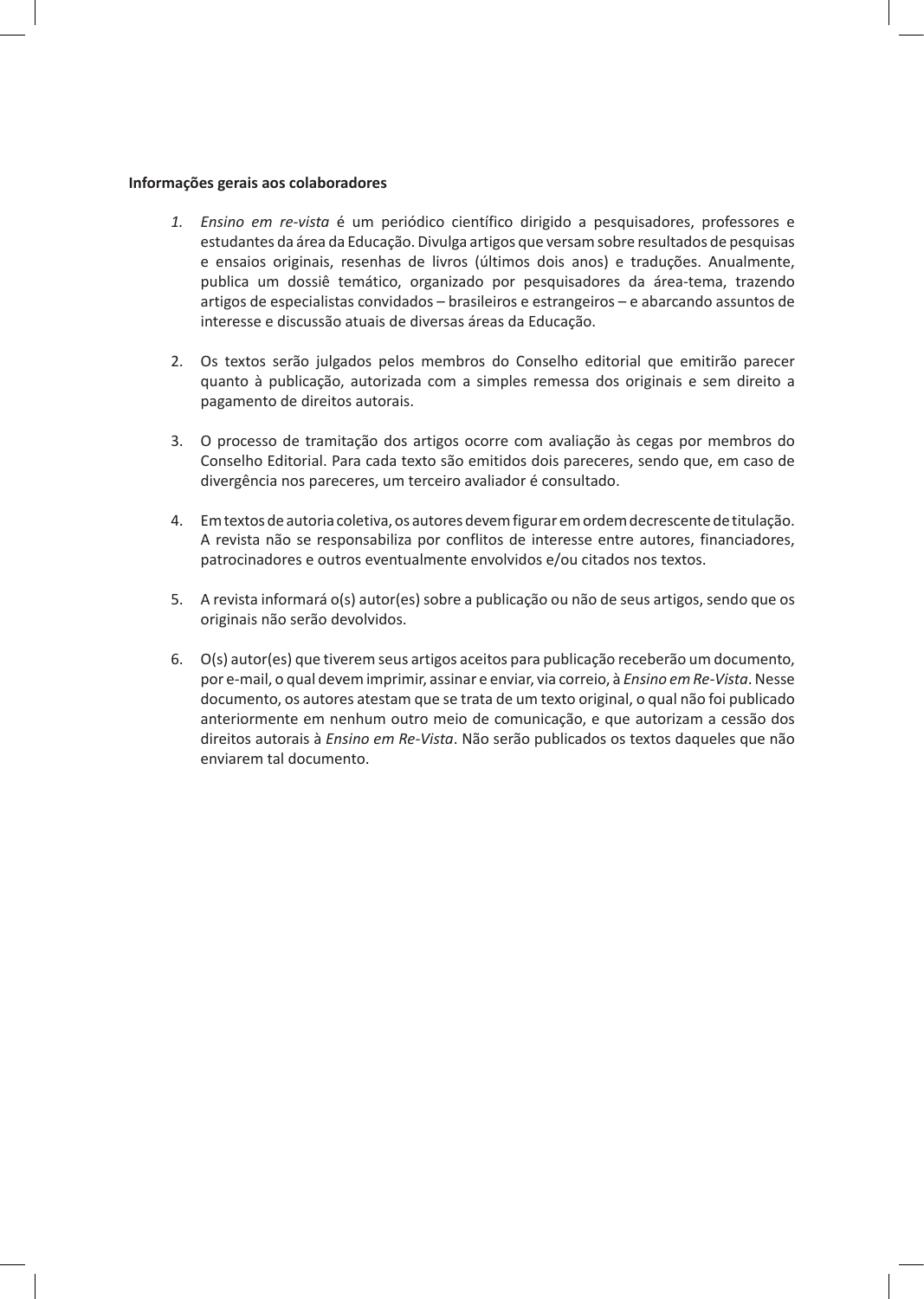## **Normas para publicação**

- 1. A redação deve primar pela clareza, brevidade e concisão. O material deve vir devidamente revisado pelo autor. Os textos, assinados, são de inteira responsabilidade do autor.
- 2. A revista permite-se fazer alterações formais no texto, visando à editoração final.
- 3. Eventuais modificações de estrutura ou de conteúdo, sugeridas pelos pareceristas ou pela comissão editorial, só serão incorporadas mediante concordância dos autores.
- 4. O trabalho pode ser recusado por não se coadunar com a linha editorial e temática da revista.
- 5. A apresentação dos artigos deverá seguir a NBR 6022 de agosto 1994 da ABNT (apresentação de artigos em publicação periódica).
- 6. Os artigos devem ter entre 15 e 20 páginas e as resenhas entre 5 e 7 páginas. Artigos e resenhas devem apresentar nome(s) completo(s) do(s) autor(es), vínculo acadêmico e profissional e endereços (físico e eletrônico) completos. Título, resumo (entre 100 e 150 palavras) e palavras-chave (máximo cinco) na língua de origem do texto e em inglês. Trabalhos que exijam publicação de gráficos, quadros e tabelas ou qualquer tipo de ilustração devem apresentar as respectivas legendas, citando fonte completa e sua posição no texto. Os arquivos devem ser encaminhados no corpo do texto, onde se deseja que seja editado.
- 7. O texto deve ser digitado em software compatível com o ambiente (*Word for Windows*). A fonte usada para o texto deve ser Time New Roman, tamanho 12, com espaçamento 1,5. Notas de rodapé, de caráter explicativo, deverão ser evitadas e utilizadas apenas quando estritamente necessárias para compreensão do texto.
- 8. A revista recebe textos em qualquer época do ano escritos em português, inglês, espanhol, italiano, alemão ou francês.
- 9. As citações bibliográficas deverão ser de acordo com a NBR 10520 (jul/2001) da ABNT.

#### **Exemplos**

- citação direta: "..." (FREITAS, 2002, p. 61)
- citação indireta: Romanelli (1996, p. 27) considera...
- citação de citação: Ausubel (1977, apud SILVEIRA et al, 2002, p. 139) afirma...
- havendo mais de uma referência do mesmo autor no mesmo ano, usar a, b, c, imediatamente após a data (FREIRE, 1996b; 132)
- havendo mais de dois autores, mencionar o primeiro seguido da expressão "et alli"
- 10. As referências deverão ser de acordo com a NBR 6023 (ago/2000) da ABNT.

## **Exemplos:**

- LIVRO:
- 9 CICILLINI, G. A.; NOGUEIRA, S. V. (Org.). *Educação escolar*: políticas, saberes e práticas escolares. Uberlândia: Edufu, 2002.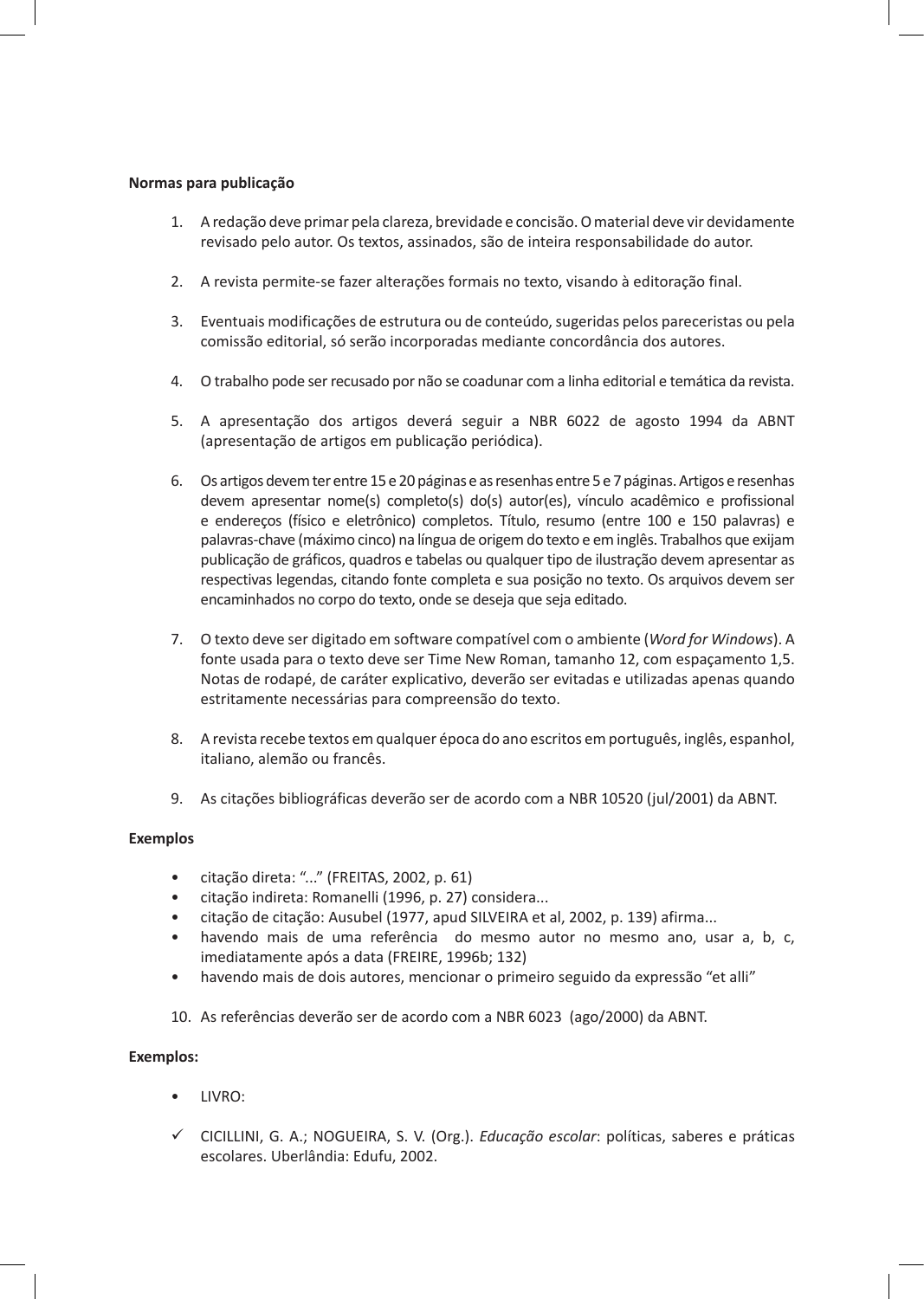- ARTIGO:
- $\checkmark$  BOLDRIN, L. C. F. Cultura, Sociedade e Currículo dimensões sócio-culturais do currículo. *Ensino em Re-Vista*, Uberlândia, v. 8, n. 1, p. 7-25, jul. 1999/jun. 2000.
- TESE/DISSERTAÇÃO:
- 9 MARQUES, Mara Rúbia A. *Um fino tecido de muitos fios... mudança social e reforma educacional em Minas Gerais.* 2000. 247 f. Tese (Doutorado em Políticas Públicas e Gestão da Educação) – Universidade Metodista de Piracicaba, Piracicaba, 2000.
- 11. O material para submissão deverá ser enviado para: ensinoemrevista@gmail.com ou então ser postado via homepage da Ensino em Re-Vista em: http://www.seer.ufu.br/ index.php/emrevista

#### **General information to employees**

- 1. Education in Re-View is a journal aimed at researchers, teachers and students in the field of Education. Publishes articles that deal with research findings and original essays, book reviews (two years) and translations. Annually publishes a thematic dossier, organized by researchers in theme, bringing articles by invited experts - Brazilians and foreign - and covering topics of current interest and discussion in various fields of education.
- 2. The texts will be judged by members of the Editorial Board for an opinion as to the publication, entitled to the remittance of the original and without a royalty payment.
- 3. The process to process the articles occurs with blind assessment of the Editorial Board. For each text are issued two opinions, and in case of divergence in opinions, a third reviewer is consulted.
- 4. In texts of collective authorship, authors must appear in descending order of titration. The magazine is not responsible for conflicts of interest among authors, funders, sponsors and others possibly involved and / or quoted in the text.
- 5. The magazine will inform the author (s) on the publishing of your articles, and the originals will not be returned.
- 6. The author who have their papers accepted for publication will receive a document by email, which must print, sign and send by mail to the Teaching Re-View. In this paper, the authors show that it is an original text , which was not previously published in any other medium , and authorizing the transfer of copyright rights in the Education Re - View . No texts will be published of those who do not submit such a document.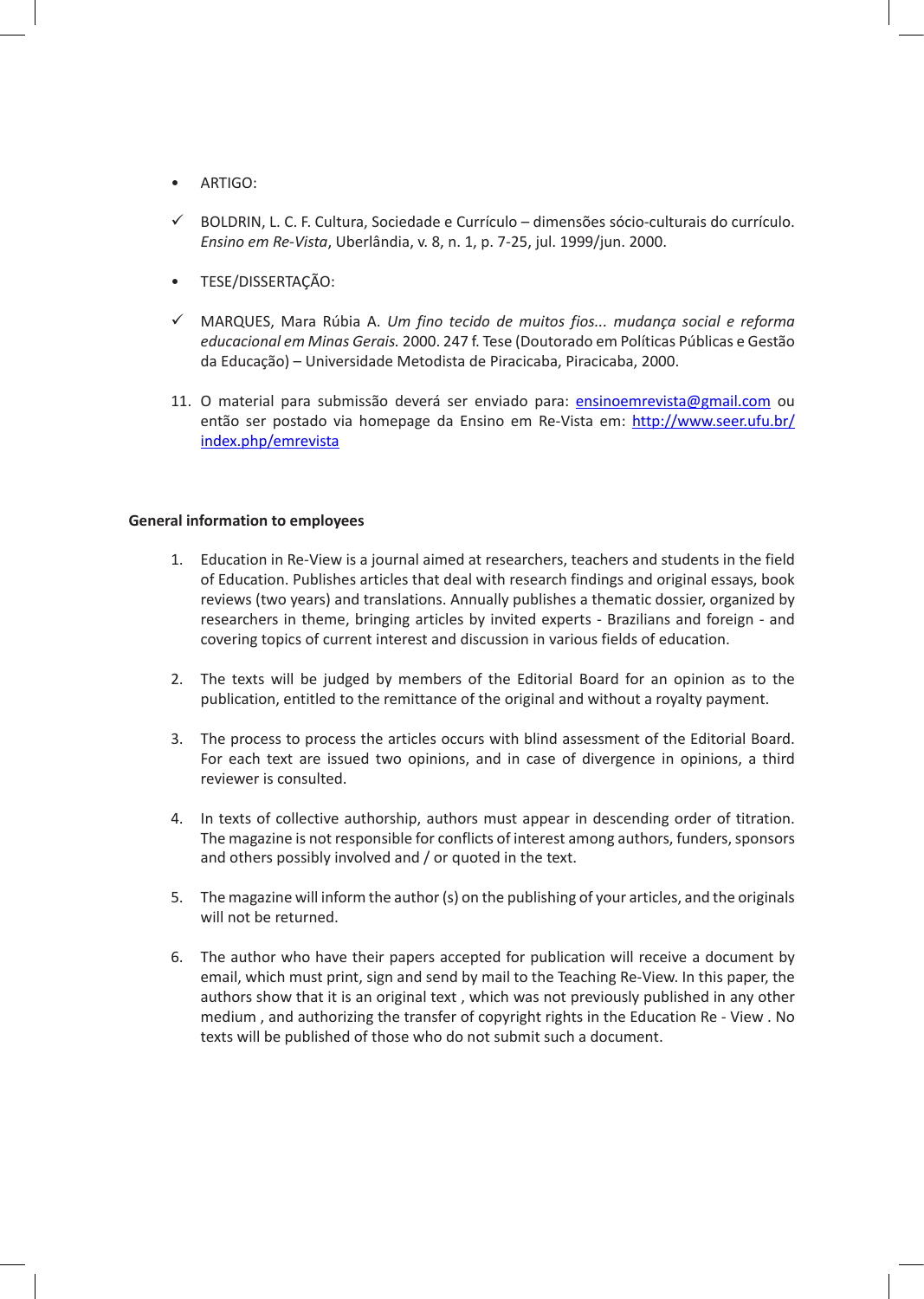## **Guidelines for publication**

- 1. The writing must strive for clarity, brevity and conciseness. The material should come duly reviewed by the author. The text, signed, are the sole responsibility of the author.
- 2. The magazine is allowed to make formal changes to the text, in order to final editing.
- 3. Any modifications to the structure or content as suggested by the editorial committee or are only incorporated into by agreement of the authors.
- 4. The work may be refused by not conform to the editorial line and theme of the magazine.
- 5. The submission of articles should follow the NBR 6022 August 1994 from ABNT (submission of periodical articles )
- 6. Articles should be between 15 and 20 pages and reviews between 5 and 7 pages . Articles and reviews must provide name  $(s)$  complete  $(s)$   $(s)$  of author  $(s)$ , academic affiliation, professional and complete addresses ( physical and electronic) . Title, abstract (100 to 150 words) and keywords (maximum of five ) in the source language text and English . Work requiring publication of charts and tables or any type of graphic should submit their captions, citing one source and its position in the text. Files should be sent in the body of the text where you want to be edited.
- 7. The text should be typed into the environment ( Word for Windows) software . The font used for the text should be Times New Roman, size 12 with 1.5 spacing. Footnotes, explanatory character, should be avoided and used only when strictly necessary for understanding the text.
- 8. The journal receives texts any time of the year written in English, Portuguese, Spanish, Italian, German or French .
- 9. The citations should be according to NBR 10520 (Jul/2001 ) ABNT .

#### **Examples**

- Direct quote : " ... " (Freitas , 2002, p 61 . )
- Paraphrase : Romanelli ( . 1996: 27 ) consider ...
- Quote quotation: Ausubel ( . , 1977, apud Silveira et al , 2002, p 139 ) states ...
- There is more than one reference by the same author in the same year, use a, b, c, immediately following the date (Freire , 1996b , 132 )
- There are more than two authors, the first name followed by "et alli "
- 10. References should be according to NBR 6023 ( Aug/2000 ) ABNT .

## **Examples :**

- BOOK :
- 9 CICILLINI , G. A. ; WALNUT , S. V. ( Eds.) . *Education* : policies , knowledge and school practices . Uberlandia : Organizing agency , 2002.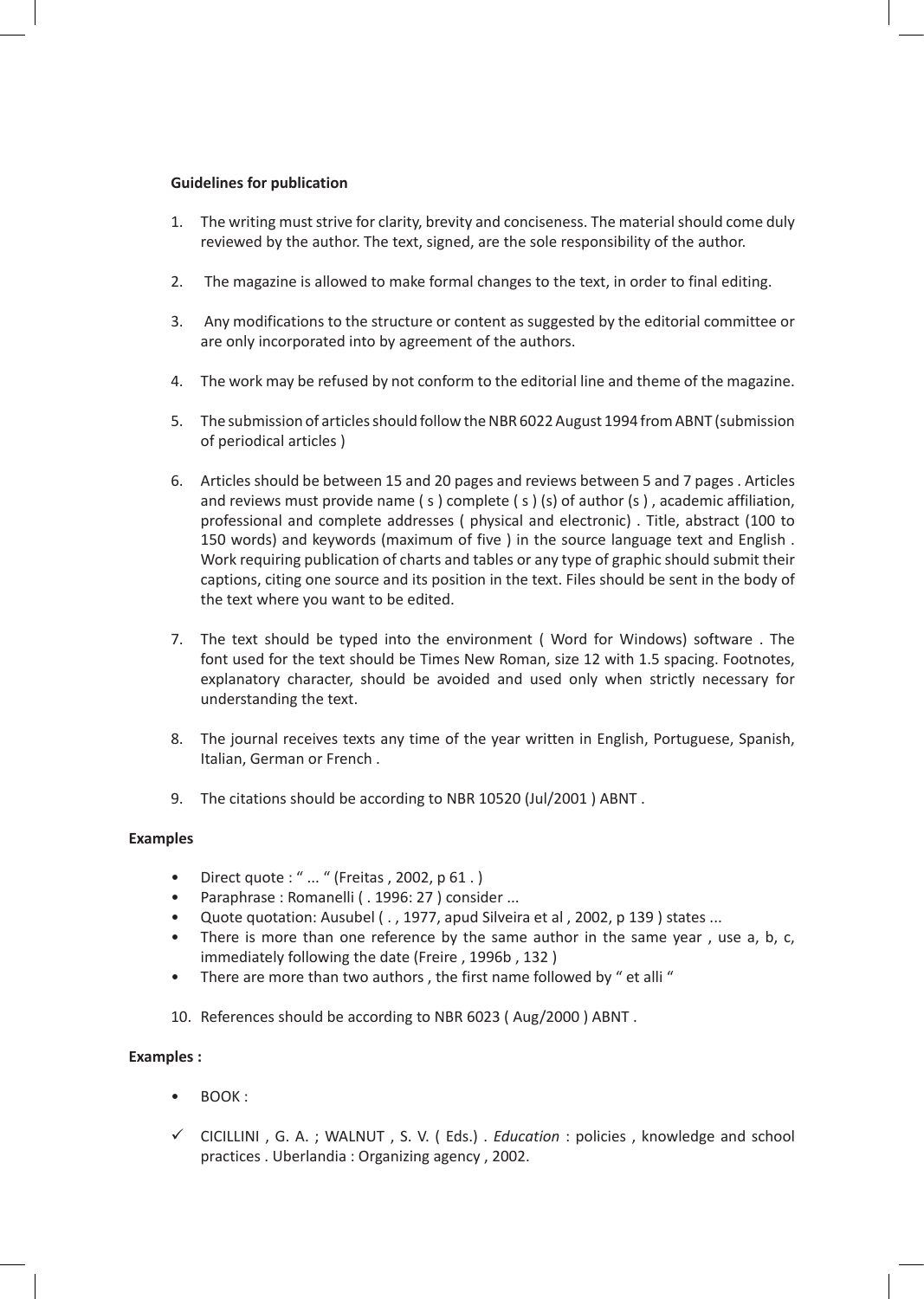- ARTICLE  $\cdot$
- $\checkmark$  BOLDRIN, L. C. F. Culture and Society Curriculum socio- cultural dimensions of the curriculum . *Education in Re-View*, Uberlândia , v.8 , n.1, p.7-25 , July 1999/jun. 2000.
- THESIS / DISSERTATION :
- $\checkmark$  MARQUES, Mara Rubia A. *A thin fabric of many strands ... social change and educational reform in Minas Gerais* . 2000. 247 f . Thesis (Ph.D. in Public Policy and Management Education ) - Methodist University of Piracicaba , Piracicaba , 2000.
- 11. The material for submission should be sent to: ensinoemrevista@gmail.com or be posted via the homepage of Education in Re-View in : http://www.seer.ufu.br/index.php/ emrevista

#### **Informaciones generales a los colaboradores**

- *1. Ensino em re-vista* es un periódico científico dirigido a investigadores, profesores y estudiantes del área de Educación, Divulga artículos que tratan sobre resultados de investigaciones y ensayos originales, reseñas de libros (últimos dos años) y traducciones. Actualmente, publica un dossier temático, organizado por investigadores del área-tema, trayendo artículos de especialistas convidados – brasileños y extranjeros – y abarcando asuntos de interés y discusión actuales de diversas áreas de Educación.
- 2. Los textos serán evaluados por los miembros del Consejo Editorial que emitirán parecer en cuanto a la publicación, autorizada con la simple remesa de los originales y sin derecho a pagamento de derechos autorales.
- 3. El proceso de tramitación de los artículos ocurre con la evaluación a ciegas por miembros del Consejo Editorial. Para cada texto son emitidos dos pareceres, siendo que, en caso de divergencia nos pareceres, un tercer evaluador es consultado.
- 4. En textos de autoría colectiva, los autores deben figurar en orden decreciente de titulación. La revista no se responsabiliza por conflictos de interés entre autores, financiadores, patrocinadores y otros eventualmente envueltos e/o citados en los textos.
- 5. La revista informará al (los) autor(es) sobre la publicación o no de sus artículos, siendo que los originales no serán devueltos.
- 6. El (los) autor(es) que tenga(n) sus artículos aprobados para publicación recibirán un documento, por email, que deberá(n) imprimir, firmar y enviar, vía correo a *Ensino em Re-vista*. En ese documento, los autores afirman que se trata de un texto original, el cual no fue publicado anteriormente en ningún otro medio de comunicación, y que autorizan ceder los derechos autorales a *Ensino em Re-vista*. No serán publicados los textos de aquellos que no envíen tal documento.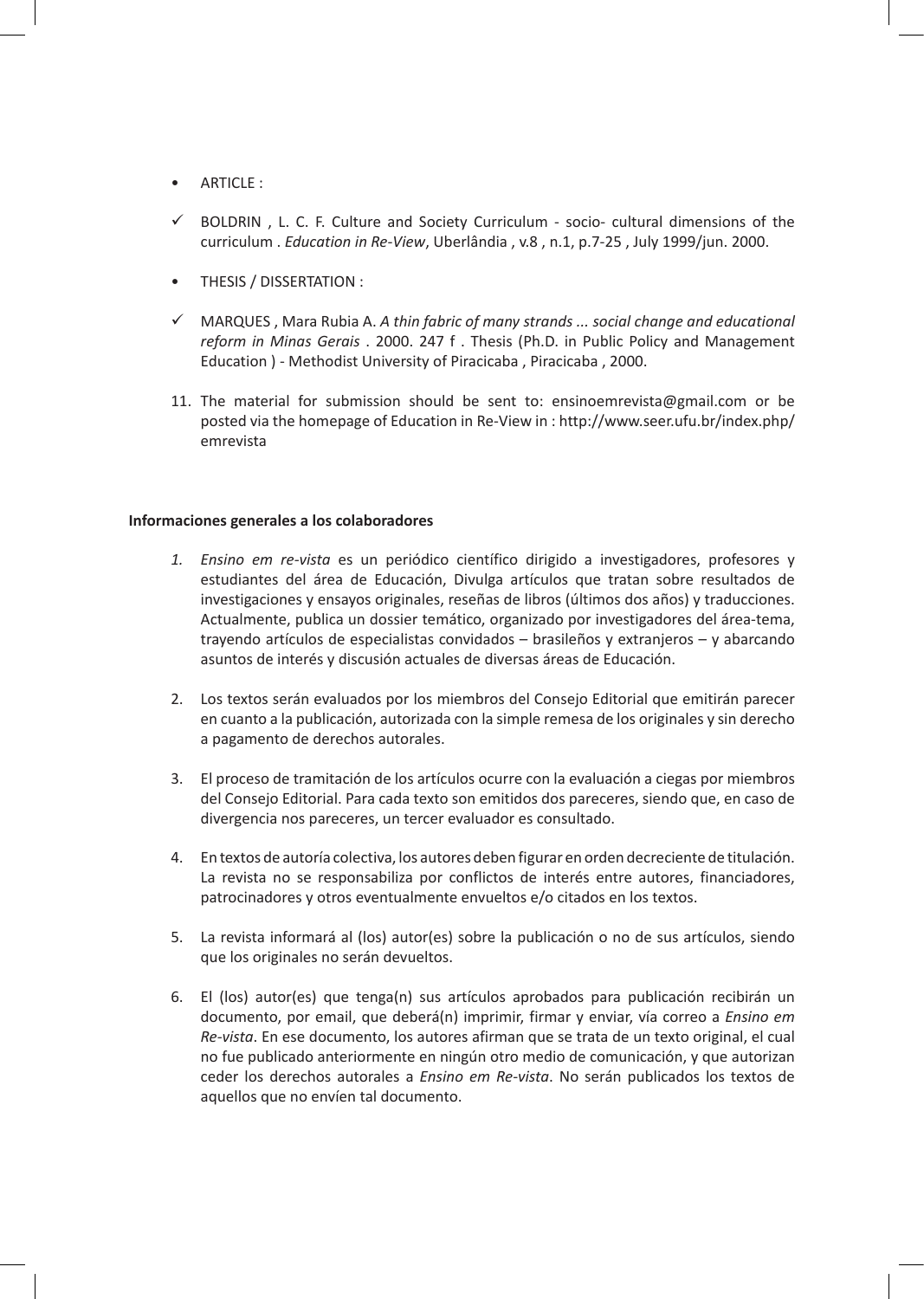#### **Normas para publicación**

- 1. La redacción debe primar por la claridad, brevedad y concisión. El material debe venir debidamente revisado por el autor. Los textos, firmados, son de entera responsabilidad del autor.
- 2. La revista se permite hacer alteraciones formales en el texto, procurando la edición final.
- 3. Eventuales modificaciones de estructura o de contenido, sugeridas por los pareceristas o por la comisión editorial, sólo serán incorporadas mediante autorización de los autores.
- 4. El trabajo puede ser reprobado por no corresponderse con la línea editorial y temática de la revista.
- 5. La presentación de los artículos deberá seguir la NBR 6022 de agosto de 1994 de la ABNT (presentación de artículos en publicación periódica).
- 6. Los artículos deben tener entre 15 y 20 páginas y las reseñas entre 5 y 7 páginas. Artículos y reseñas deben presentar nombre(s) completo(s) del (los) autor(es), vínculo académico y profesional y dirección (física y electrónica) completos. Título, resumen (entre 100 y 150 palabras) y palabras clave (máximo de cinco) en la lengua original del texto y en inglés. Trabajos que exijan publicación de gráficas, cuadros y tablas o cualquier tipo de ilustración deben presentar las respectivas leyendas, citando la fuente completa y su posición en el texto. Los archivos deben ser encaminados en el cuerpo del texto, donde se desea que sea editado.
- 7. El texto debe ser digitado en software compatible con el ambiente (*Word for Windows*). La fuente usada para el texto debe ser Time New Roman, tamaño 12, con espacios 1,5. Notas de pie de página, de carácter explicativo, deberán ser evitadas y utilizadas apenas cuando estrictamente necesarias para la comprensión del texto.
- 8. La revista recibe textos en cualquier época del año escritos en portugués, inglés, español, italiano, alemán o francés.
- 9. Las citaciones bibliográficas deberán ser de acuerdo con la NBR 10520 (jul/2001) de la ABNT.

## **Ejemplos**

- Citación directa: "..." (FREITAS, 2002, p. 61)
- citación indirecta: Romanelli (1996, p. 27) consideran..
- citación de citación: Ausubel (1977, apud SILVEIRA et al, 2002, p. 139) afirma...
- existiendo más de una referencia del mismo autor en el mismo año, usar a, b, c, inmediatamente después de la fecha (FREIRE, 1996b; 132)
- existiendo más de dos autores, mencionar el primero seguido de la expresión "et alli"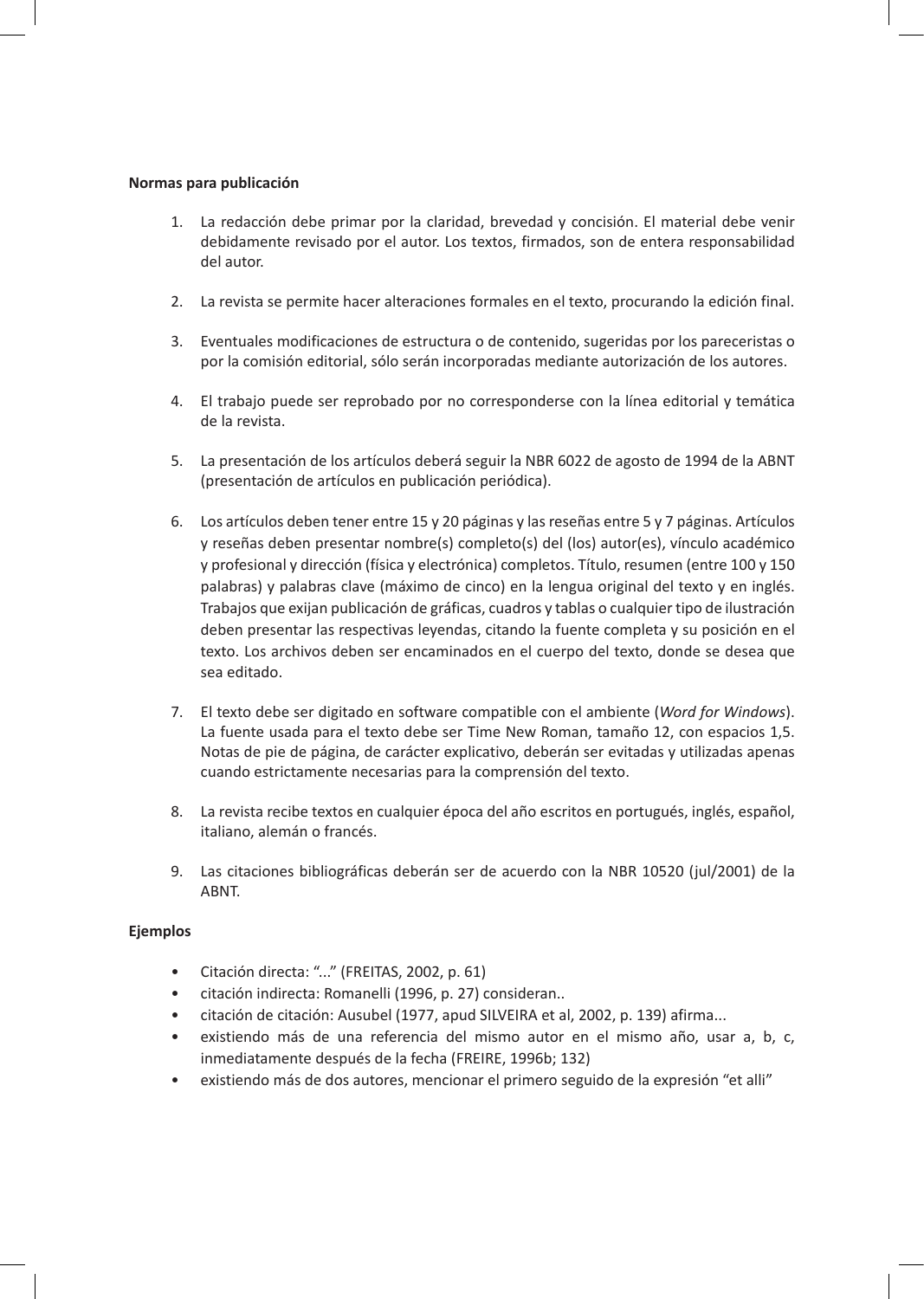10. Las referencias deberán ser de acuerdo con la NBR 6023 (ago/2000) da ABNT.

## **Ejemplos:**

- LIBRO:
- 9 CICILLINI, G. A.; NOGUEIRA, S. V. (Org.). *Educação escolar*: políticas, saberes e práticas escolares. Uberlândia: Edufu, 2002.
- ARTÍCULO:
- 9 BOLDRIN, L. C. F. Cultura, Sociedade e Currículo dimensões sócio-culturais do currículo. *Ensino em Re-Vista*, Uberlândia, v. 8, n. 1, p. 7-25, jul. 1999/jun. 2000.
- TESIS/DISERTACIÓN:
- 9 MARQUES, Mara Rúbia A. *Um fino tecido de muitos fios... mudança social e reforma educacional em Minas Gerais.* 2000. 247 f. Tese (Doutorado em Políticas Públicas e Gestão da Educação) - Universidade Metodista de Piracicaba, Piracicaba, 2000.
- 11. El material para sumisión deberá ser enviado para: ensinoemrevista@gmail.com o entonces ser postado vía homepage de la Ensino em Re-Vista em: http://www.seer.ufu. br/index.php/emrevista